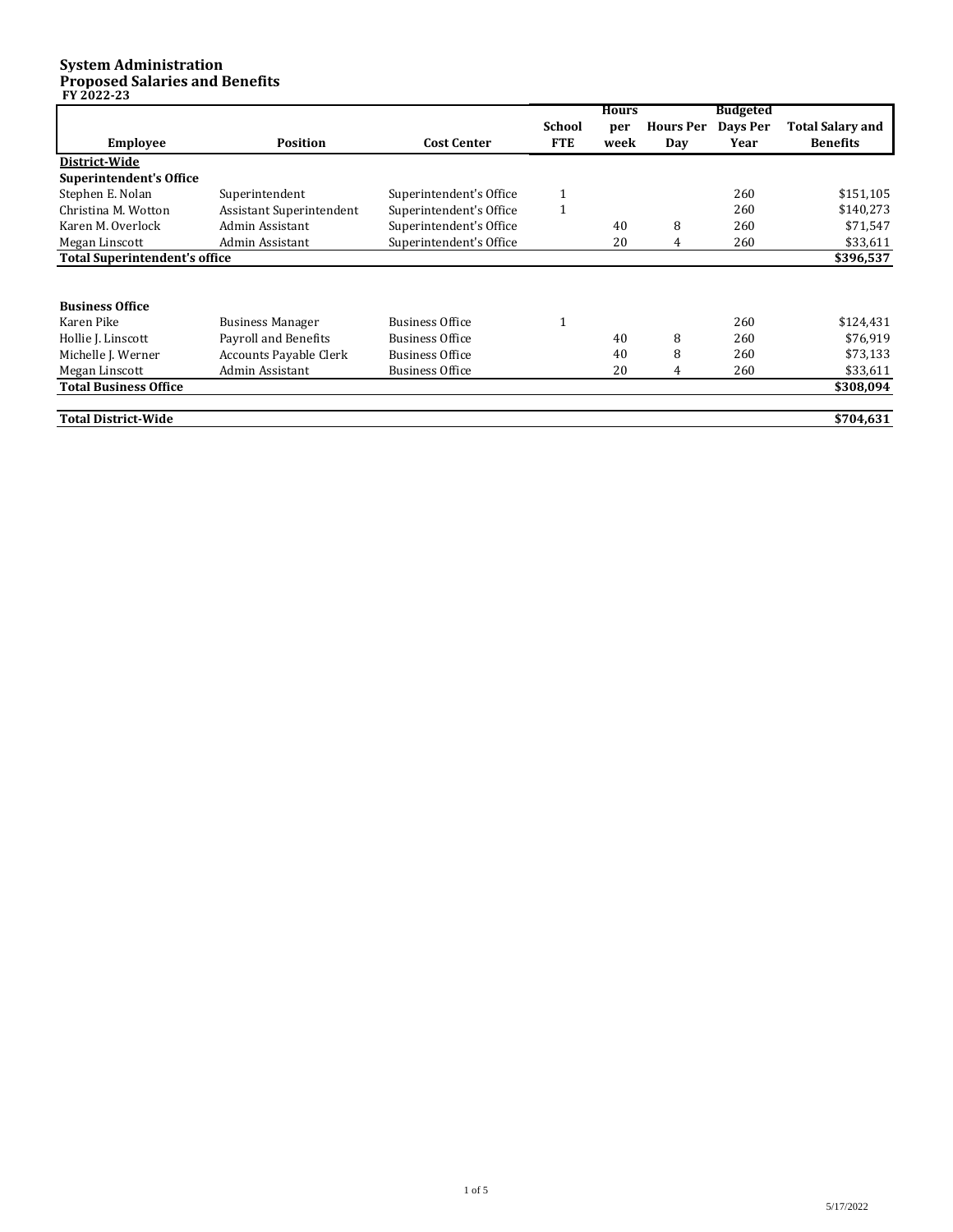|                                                                                |                          | 2022-23 Proposed Budget |                      |                      |
|--------------------------------------------------------------------------------|--------------------------|-------------------------|----------------------|----------------------|
| <b>Account Number / Description</b>                                            | 2021-22<br><b>Budget</b> | <b>Dollars</b>          | <b>Dollar Change</b> | Percent<br>Change    |
| 900 District-Wide                                                              |                          |                         |                      |                      |
| 2310 School Board                                                              |                          |                         |                      |                      |
| 1000-0000-2310-51500-900 Stipends<br>1000-0000-2310-52000-900 Stipend Benefits | \$3,840<br>\$300         | \$3,840<br>\$300        | \$0<br>\$0           | $0.00\%$<br>$0.00\%$ |
| 1000-0000-2310-53300-900 Training and Development                              | \$1,612                  | \$1,612                 | \$0                  | 0.00%                |
| 1000-0000-2310-53400-900 Contracted Services                                   | \$75,000                 | \$75,000                | \$0                  | 0.00%                |
| 1000-0000-2310-55200-900 Liability Insurance                                   | \$20,171                 | \$20,171                | \$0                  | 0.00%                |
| 1000-0000-2310-55500-900 Printing and Binding                                  | \$4,740                  | \$4,740                 | \$0                  | $0.00\%$             |
| 1000-0000-2310-55800-900 Travel Reimbursement                                  | \$500                    | \$500                   | \$0                  | 0.00%                |
| 1000-0000-2310-56000-900 General Supplies                                      | \$2,000                  | \$2,000                 | \$0                  | 0.00%                |
| 1000-0000-2310-58100-900 Dues and Fees - Memberships                           | \$5,150                  | \$5,150                 | \$0                  | 0.00%                |
| <b>TOTAL 2310 School Board</b>                                                 | \$113,313                | $\overline{$113,313}$   | \$0                  | $0.00\%$             |
|                                                                                |                          |                         |                      |                      |
| 2320 Superintendent                                                            |                          |                         |                      |                      |
| 1000-0000-2320-51040-900 Administrator Salary                                  | \$236,056                | \$247,132               | \$11,075             | 4.48%                |
| 1000-0000-2320-51180-900 Regular Employee Salary                               | \$68,369                 | \$69,191                | \$822                | 1.19%                |
| 1000-0000-2320-51500-900 Salary - Stipend                                      | \$6,500                  | \$6,500                 | \$0                  | 0.00%                |
| 1000-0000-2320-52000-900 Stipend Benefits                                      | \$120                    | \$161                   | \$41                 | 25.27%               |
| 1000-0000-2320-52040-900 Administrator Benefits                                | \$46,612                 | \$44,385                | $-$ \$2,227          | $(5.02\%)$           |
| 1000-0000-2320-52080-900 Regular Employee Benefits                             | \$29,998                 | \$38,259                | \$8,261              | 21.59%               |
| 1000-0000-2320-52300-900 Stipend Retirement Benefits                           | \$270                    | \$250                   | $-$ \$21             | (8.25%)              |
| 1000-0000-2320-52340-900 Administrator Retirement Benefits                     | \$9,820                  | \$9,490                 | $-$ \$330            | $(3.48\%)$           |
| 1000-0000-2400-52510-050 Tuition Reimbursement                                 | \$0                      | \$5,100                 | \$5,100              | 100.00%              |
| 1000-0000-2320-53300-900 Employee Training and Development                     | \$2,791                  | \$2,793                 | \$2                  | 0.07%                |
| 1000-0000-2320-55800-900 Travel Reimbursement                                  | \$250                    | \$250                   | \$0                  | $0.00\%$             |
| 1000-0000-2320-56000-900 General Supplies                                      | \$3,500                  | \$3,100                 | -\$400               | $(12.90\%)$          |
| 1000-0000-2320-56400-900 Books and Periodicals                                 | \$590                    | \$590                   | \$0                  | 0.00%                |
| 1000-0000-2320-58100-900 Dues and Fees - Memberships                           | \$5,274                  | \$5,004                 | $-$ \$270            | $(5.40\%)$           |
| 1000-0000-2320-59000-900 Contingency                                           | \$100,000                | \$100,000               | \$0                  | $0.00\%$             |
| <b>TOTAL 2320 Superintendent</b>                                               | \$510,150                | \$532,204               | \$22,054             | 4.14%                |
| <b>2500 Business Office</b>                                                    |                          |                         |                      |                      |
| 1000-0000-2500-51180-900 Regular Employee Salary                               | \$212,670                | \$218,977               | \$6,307              | 2.88%                |
| 1000-0000-2500-51500-900 Stipend Salary                                        | \$2,000                  | \$2,000                 | \$0                  | 0.00%                |
| 1000-0000-2500-52000-900 Stipend Benefits                                      | \$171                    | \$173                   | \$3                  | 1.61%                |
| 1000-0000-2500-52080-900 Regular Employee Benefits                             | \$82,687                 | \$98,854                | \$16,167             | 16.35%               |
| 1000-0000-2500-53300-900 Training and Development                              | \$2,042                  | \$2,042                 | \$0                  | 0.00%                |
| 1000-0000-2500-53400-900 Contracted Services                                   | \$1,200                  | \$1,200                 | \$0                  | 0.00%                |
| 1000-0000-2500-54310-900 Non-Technology Repairs and Maintenance                | \$8,680                  | \$8,680                 | $\$0$                | $0.00\%$             |
| 1000-0000-2500-54320-900 Technology-Related Repairs & Maintenance              | \$14,000                 | \$14,000                | \$0                  | 0.00%                |
| 1000-0000-2500-54445-900 Photocopier Lease/Purchase                            | \$5,920                  | \$5,920                 | \$0                  | 0.00%                |
| 1000-0000-2500-55310-900 Communication - Postage                               | \$5,000                  | \$5,000                 | \$0                  | $0.00\%$             |
| 1000-0000-2500-55400-900 Communication - Advertising                           | \$6,000                  | \$6,000                 | \$0                  | 0.00%                |
| 1000-0000-2500-55800-900 Travel Reimbursement                                  | \$600                    | \$400                   | $-$200$              | $(50.00\%)$          |
| 1000-0000-2500-56000-900 General Supplies                                      | \$9,000                  | \$9,000                 | \$0                  | 0.00%                |
| 1000-0000-2500-58100-900 Dues and Fees - Memberships                           | \$150                    | \$150                   | \$0                  | $0.00\%$             |
| <b>TOTAL 2500 Business Office</b>                                              | $\overline{$350,120}$    | \$372,396               | \$22,277             | 5.98%                |
|                                                                                |                          |                         |                      |                      |
| <b>Total Cost Center-based Costs</b><br><b>Total District-based Costs</b>      | \$274,170<br>\$714,013   | \$273,302<br>\$759,211  | $-$ \$868            | $(0.32\%)$           |
| <b>TOTAL 900 District-Wide</b>                                                 | \$973,583                | \$1,017,913             | \$45,198<br>\$44,330 | 5.95%<br>4.36%       |
|                                                                                |                          |                         |                      |                      |

**1,008,363.39**

**\$9,549.51**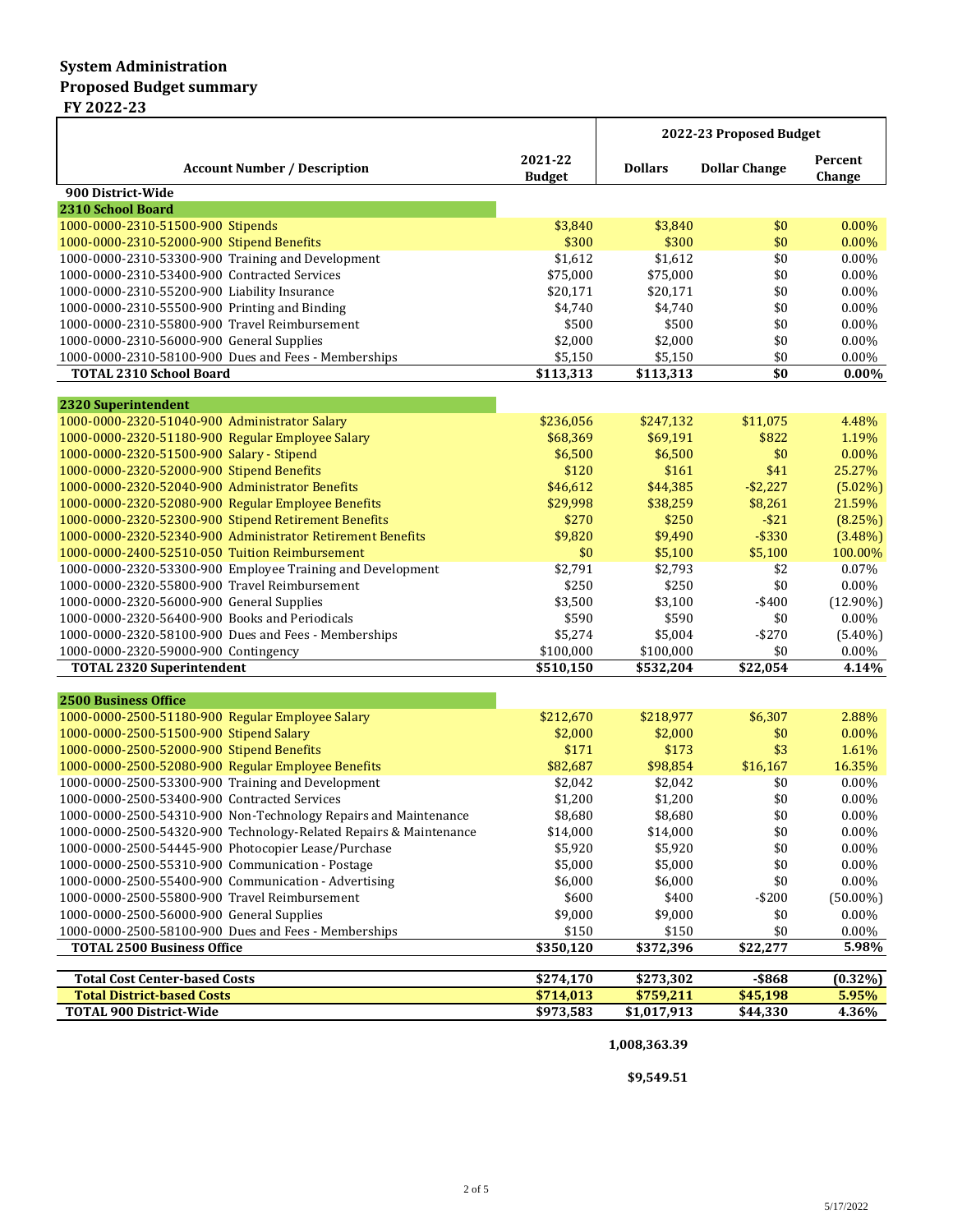|                                | <b>Item Description</b>                              |                         | <b>Total</b> |
|--------------------------------|------------------------------------------------------|-------------------------|--------------|
|                                |                                                      |                         |              |
| 2310 School Board              |                                                      |                         |              |
|                                | 1000-0000-2310-53300-900 Training and Development    |                         |              |
|                                | <b>Fall Conference</b>                               | \$                      | 970          |
|                                | <b>Fall Conference</b>                               | \$                      | 150          |
|                                | SchoolLaw.com                                        | \$                      | 492          |
|                                | Total                                                | $\overline{\mathbf{s}}$ | 1,612        |
|                                |                                                      |                         |              |
|                                | 1000-0000-2310-53400-900 Contracted Services         |                         |              |
|                                | <b>Auditors</b>                                      | \$                      | 20,000       |
|                                | DrummondWoodsum                                      | \$                      | 55,000       |
|                                | Total                                                | $\overline{\mathbf{s}}$ | 75,000       |
|                                | 1000-0000-2310-55200-900 Liability Insurance         |                         |              |
|                                | The Kyes Agency, Inc                                 | \$                      | 20,171       |
|                                | Total                                                | \$                      | 20,171       |
|                                |                                                      |                         |              |
|                                | 1000-0000-2310-55500-900 Printing and Binding        |                         |              |
|                                | Town of Union                                        | \$                      | 720          |
|                                | Town of Warren                                       | \$                      | 560          |
|                                | Town of Waldoboro                                    | \$                      | 960          |
|                                | <b>Lincoln County Publishing</b>                     | \$                      | 2,500        |
|                                | <b>Total</b>                                         | $\overline{\mathbf{s}}$ | 4,740        |
|                                | 1000-0000-2310-55800-900 Travel Reimbursement        | \$                      | 500          |
|                                | <b>Total</b>                                         | $\overline{\mathbf{s}}$ | 500          |
|                                |                                                      |                         |              |
|                                | 1000-0000-2310-56000-900 General Supplies            |                         |              |
|                                | American Awards-Top 8                                | \$                      | 400          |
|                                | <b>Teacher Awards</b>                                | \$                      | 200          |
|                                | Hannafords                                           | \$                      | 400          |
|                                | SchoolLaw.com - books                                | \$                      | 1,000        |
|                                | <b>Total</b>                                         | $\overline{\mathbf{s}}$ | 2,000        |
|                                | 1000-0000-2310-58100-900 Dues and Fees - Memberships |                         |              |
|                                | Maine School Board Association                       | \$                      | 5,150        |
|                                | Total                                                | $\overline{\mathbf{s}}$ | 5,150        |
|                                |                                                      |                         |              |
| <b>TOTAL 2310 School Board</b> |                                                      | \$                      | 109,173      |
|                                |                                                      |                         |              |
|                                |                                                      |                         |              |
| <b>2320 Superintendent</b>     |                                                      |                         |              |

| 4540 Supermiendent                                         |    |       |
|------------------------------------------------------------|----|-------|
| 1000-0000-2320-53300-900 Employee Training and Development |    |       |
| SchoolLaw.com                                              |    | 2,100 |
| MSSA                                                       |    | 325   |
| <b>MSMA</b>                                                | £. | 368   |
| <b>Total</b>                                               |    | 2.793 |

## **1000-0000-2320-55800-900 Travel Reimbursement**

| Staff traveling to other RSU40 buildings | 250 |
|------------------------------------------|-----|
|                                          | 250 |
|                                          |     |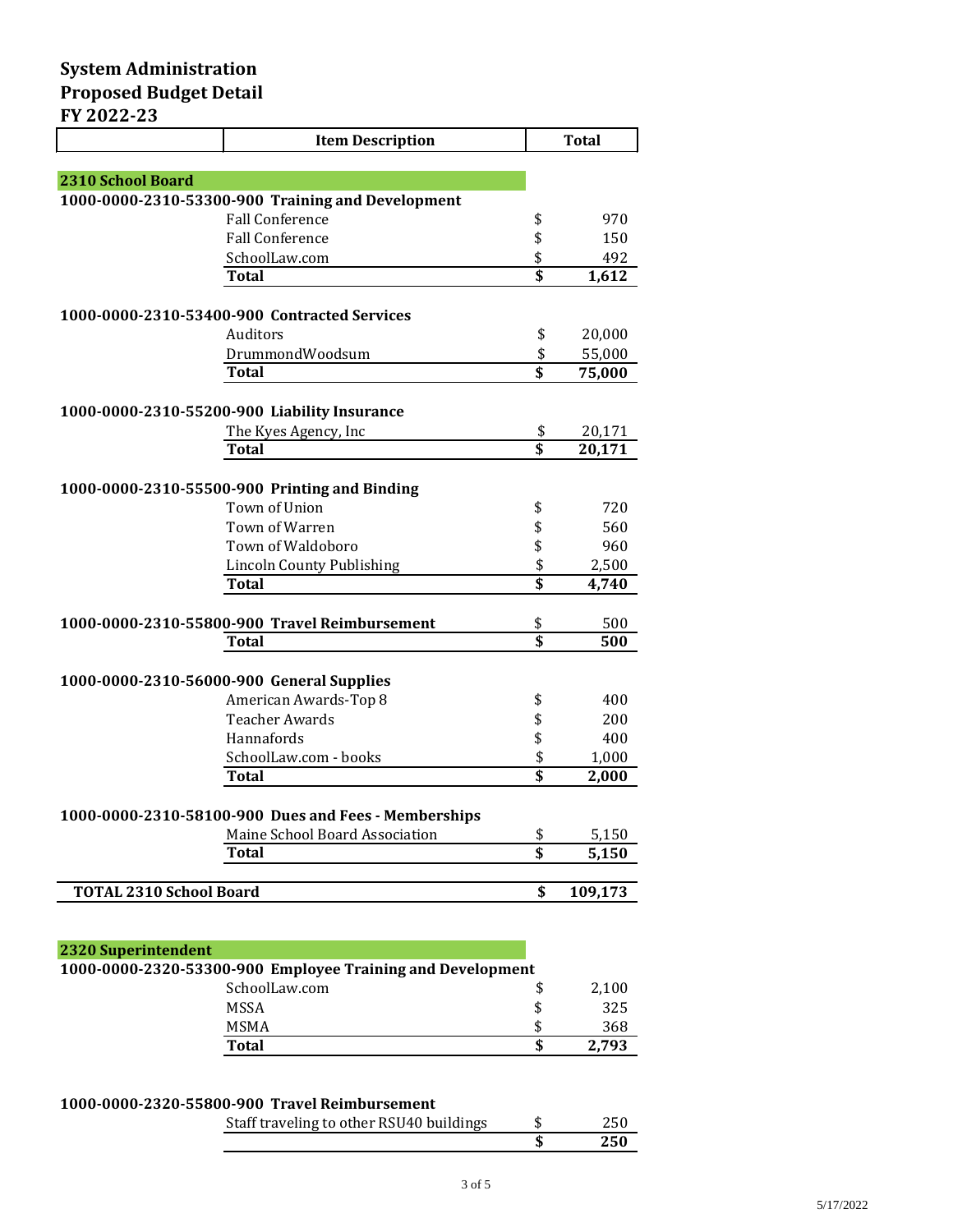| 1 <i>EVEE E</i> J                    | <b>Item Description</b>                                           |                         | <b>Total</b> |
|--------------------------------------|-------------------------------------------------------------------|-------------------------|--------------|
|                                      |                                                                   |                         |              |
|                                      | 1000-0000-2320-56000-900 General Supplies                         |                         |              |
|                                      | Amazon                                                            | \$                      | 1,200        |
|                                      | <b>Staples</b>                                                    | \$                      | 600          |
|                                      | <b>WB</b> Mason                                                   | \$                      | 500          |
|                                      | Sam's Club                                                        | \$                      | 500          |
|                                      | Hannaford                                                         | \$                      | 300          |
|                                      | <b>Total</b>                                                      | \$                      | 3,100        |
|                                      | 1000-0000-2320-56400-900 Books and Periodicals                    |                         |              |
|                                      | Amazon                                                            | \$                      | 500          |
|                                      | <b>Swan Island Press</b>                                          | \$                      | 55           |
|                                      | <b>Lincoln County News</b>                                        | \$                      | 35           |
|                                      | Total                                                             | $\overline{\mathbf{s}}$ | 590          |
|                                      | 1000-0000-2320-58100-900 Dues and Fees - Memberships              |                         |              |
|                                      | <b>NESDEC</b>                                                     | \$                      | 2,585        |
|                                      | Mid-Coast Superintendents                                         | \$                      |              |
|                                      | AASA                                                              | \$                      | 460          |
|                                      | Learning Forward                                                  | \$                      | 159          |
|                                      | <b>MSSA</b>                                                       | \$                      | 1,750        |
|                                      | Card Membership                                                   | \$                      | 50           |
|                                      | Total                                                             | $\overline{\mathbf{s}}$ | 5,004        |
|                                      |                                                                   |                         |              |
| 1000-0000-2320-59000-900 Contingency | Contingency                                                       | \$                      | 100,000      |
|                                      | <b>Total</b>                                                      | $\overline{\mathbf{s}}$ | 100,000      |
|                                      |                                                                   |                         |              |
| <b>TOTAL 2320 Superintendent</b>     |                                                                   | \$                      | 111,737      |
|                                      |                                                                   |                         |              |
| <b>2500 Business Office</b>          |                                                                   |                         |              |
|                                      | 1000-0000-2500-53300-900 Training and Development                 |                         |              |
|                                      | DrummondWoodsum                                                   | \$                      | 1,450        |
|                                      | SchoolLaw.com                                                     | \$                      | 398          |
|                                      | <b>MSMA</b>                                                       | \$                      | 194          |
|                                      | Total                                                             | \$                      | 2,042        |
|                                      | 1000-0000-2500-53400-900 Contracted Services                      |                         |              |
|                                      | <b>Educational Consortium-Erate</b>                               | \$                      | 700          |
|                                      | MSMA                                                              | \$                      | 500          |
|                                      | Total                                                             | \$                      | 1,200        |
|                                      |                                                                   |                         |              |
|                                      | 1000-0000-2500-54310-900 Non-Technology Repairs and Mainte        |                         |              |
|                                      | Transco                                                           | \$                      | 8,260        |
|                                      | Shredding on Site                                                 | \$                      | 420          |
|                                      | Total                                                             | \$                      | 8,680        |
|                                      | 1000-0000-2500-54320-900 Technology-Related Repairs & Maintenance |                         |              |
|                                      | Tyler Technologies-ADS Fee                                        | \$                      | 14,000       |
|                                      | <b>Total</b>                                                      | $\overline{\mathbf{s}}$ | 14,000       |

## **1000-0000-2500-54445-900 Photocopier Lease/Purchase**

Copier Leases  $\overline{\hspace{1.5cm}}$   $\overline{\hspace{1.5cm}}$   $\overline{\hspace{1.5cm}}$   $\overline{\hspace{1.5cm}}$   $\overline{\hspace{1.5cm}}$   $\overline{\hspace{1.5cm}}$   $\overline{\hspace{1.5cm}}$   $\overline{\hspace{1.5cm}}$   $\overline{\hspace{1.5cm}}$   $\overline{\hspace{1.5cm}}$   $\overline{\hspace{1.5cm}}$   $\overline{\hspace{1.5cm}}$   $\overline{\hspace{1.5cm}}$   $\overline{\hspace{1.5cm}}$